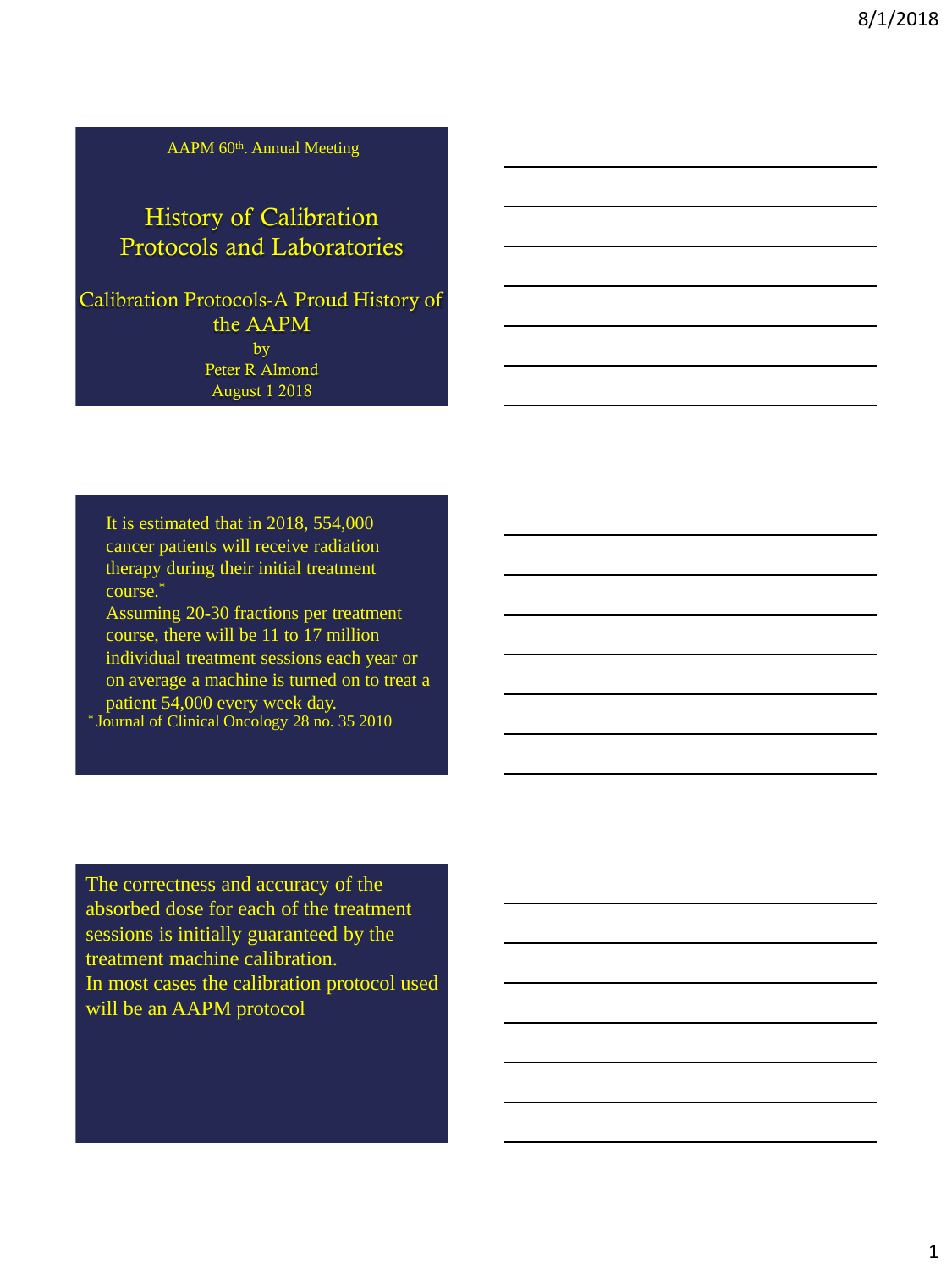"The calibration protocol entitled, "Protocol for Clinical Reference Dosimetry of High-Energy Photon and Electron Beams," Task Group 51, Radiation Therapy Committee, American Association of Physicists in Medicine, Medical Physics 26(9): 1847-1870, September 1999, would be accepted as an established protocol."

Texas Administrative Code: Radiation Safety Requirements for Accelerators, Therapeutic Radiation Machines, Simulators and Electronic Brachtherapy Devices §289.229

But that was not always the case!

One of the first calibration protocols in the United States preceded the founding of the AAPM by 20years.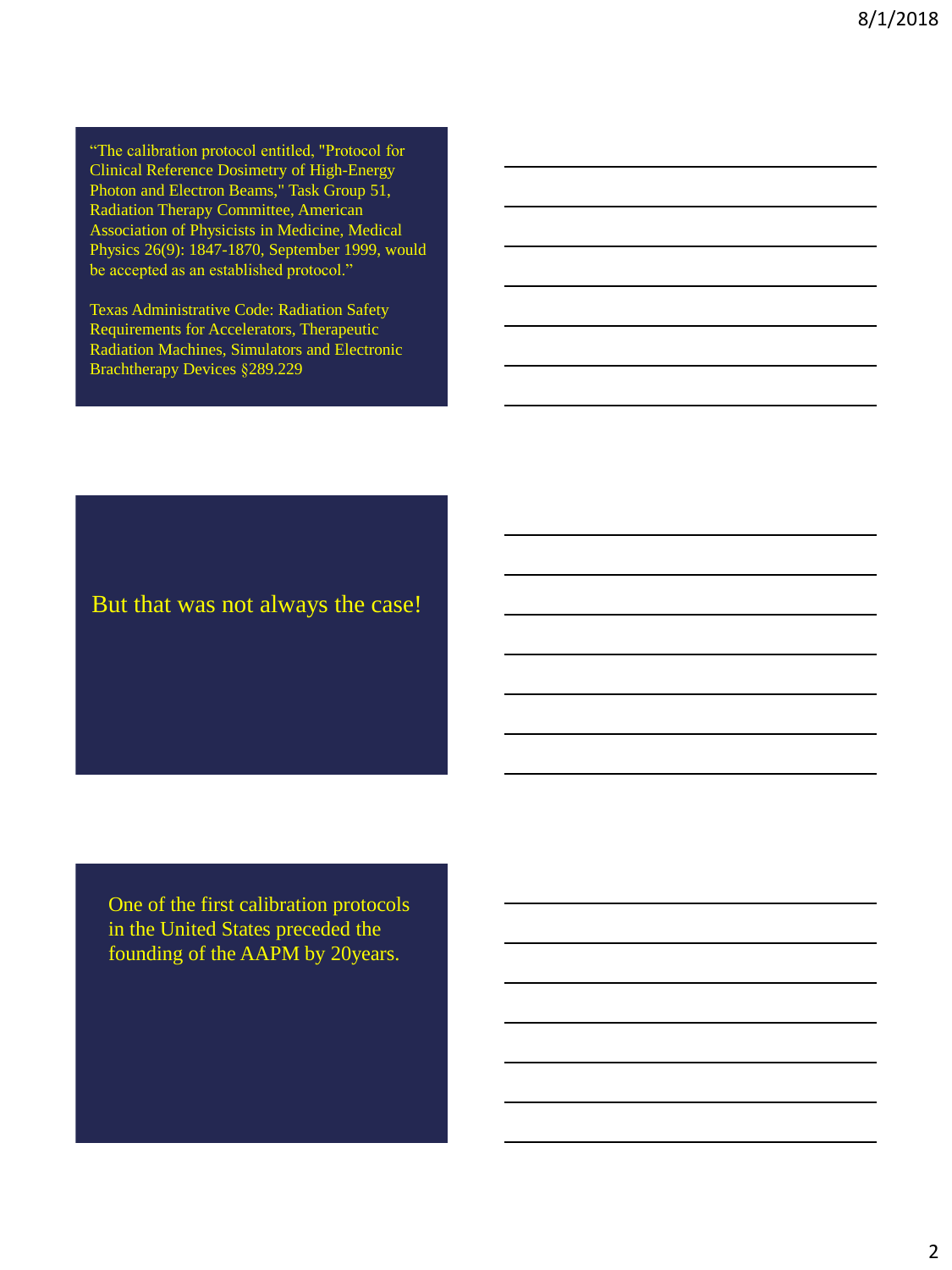RSNA Standardization Committee Technical Bulletin No.1 The Measurement of Dose in Roentgen Therapy(Radiology 35 No.2 1940)





Edith Quimby 1891-1982 G. Laurence 1905-1987

#### Communication

The Tissue Dose Lewis G. Jacobs, M.D. Radiology Vol. 33 #4 October 1939 "There has been a great deal of material published of late by physicists who have attempted to solve the problem of tissue dose…While it is quite proper for the physicist to limit his work to the field in which he is skilled, the radiotherapist must give attention to all other phases of this subject in applying these measurements and recommendations to practical therapy."

#### (continued)

"If the physical dose is calibrated with a degree of precision differing from the precision with which we can measure the biologic effect, the total precision of our measurement will be that of the less precise of the two…

It is , therefore, not unfair to conclude that, even if our physical dose has a precision of +/- 10 per cent\* , our total precision is certainly not better than  $+/- 30$  per cent, and probably not that good."

\*Quimby had suggested that clinical calibrations should have an error close to 5% but certainly not greater than 15%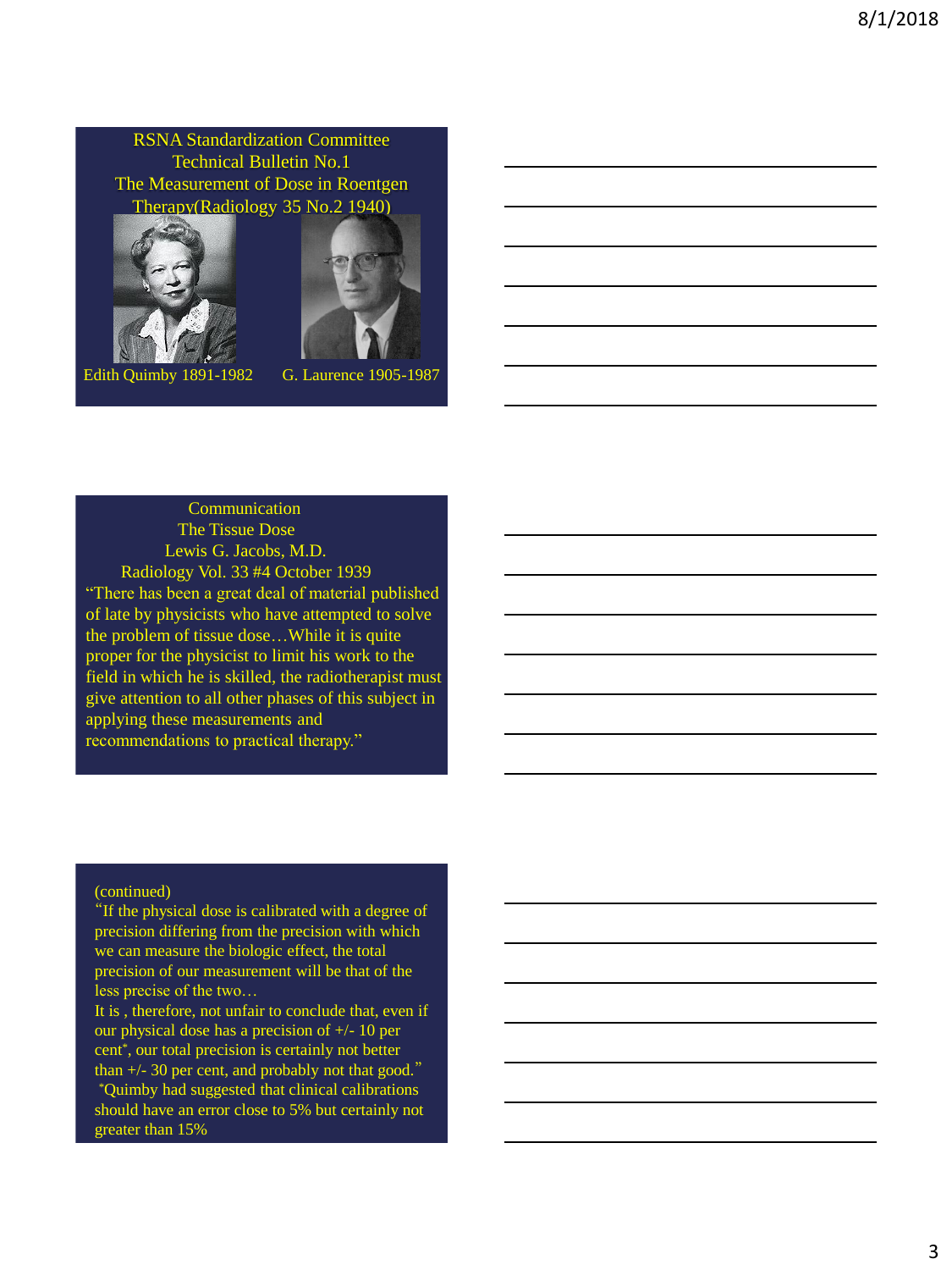This was the age of orthovoltage (kilovolt machines) where the skin dose was 100% and the treatment was monitored by the skin reaction. There were four degrees of reaction: 1.Threshold erythema, a distinct reddening 2.Dry desquamation, loss of superficial layers of the epidermis

3.Moist desquamation, loss of basal layer of the epidermis.

4.Necrosis, irreversible ulceration, dermal destruction

The generally accepted maximum level of skin reaction was early level 3-moist desquamation.

Since the dose at which patients reached this level could vary by as much as 30% between patients, radiologists questioned what was the use of calibrating the output to 10%.

| NBS SPECIAL PUBLICATION 625                                      | X-Ray Measurements and Protection<br>1913-1964<br>He record international                   | <b>Barnet</b><br>FEE 5 THE<br>And and Caller<br><b>CLAIR</b><br>$-25.5$ |
|------------------------------------------------------------------|---------------------------------------------------------------------------------------------|-------------------------------------------------------------------------|
| <b>G.S. OXPARTMENT OF EDMONTON / National Research Transport</b> | The role of the National Bureau of Elenderox<br>and the National Radiobaccal Cripenicalisms | 19.38<br><b>Very</b><br>2.50                                            |
|                                                                  | $\mathbb{R}$<br>Licenson S. Taylor                                                          |                                                                         |
| <b>X-Ray Measurements and Protection</b><br>1913-1964            | Assistant Drietta, Fished<br>Netchell forest of Disney<br><b>Blade'sport FAT DOCAR</b>      |                                                                         |
|                                                                  | <b>Joseph Av.</b><br>16. Marchi Toko, Juan durante<br>Tokoma Marina di Marchista            |                                                                         |
|                                                                  |                                                                                             |                                                                         |

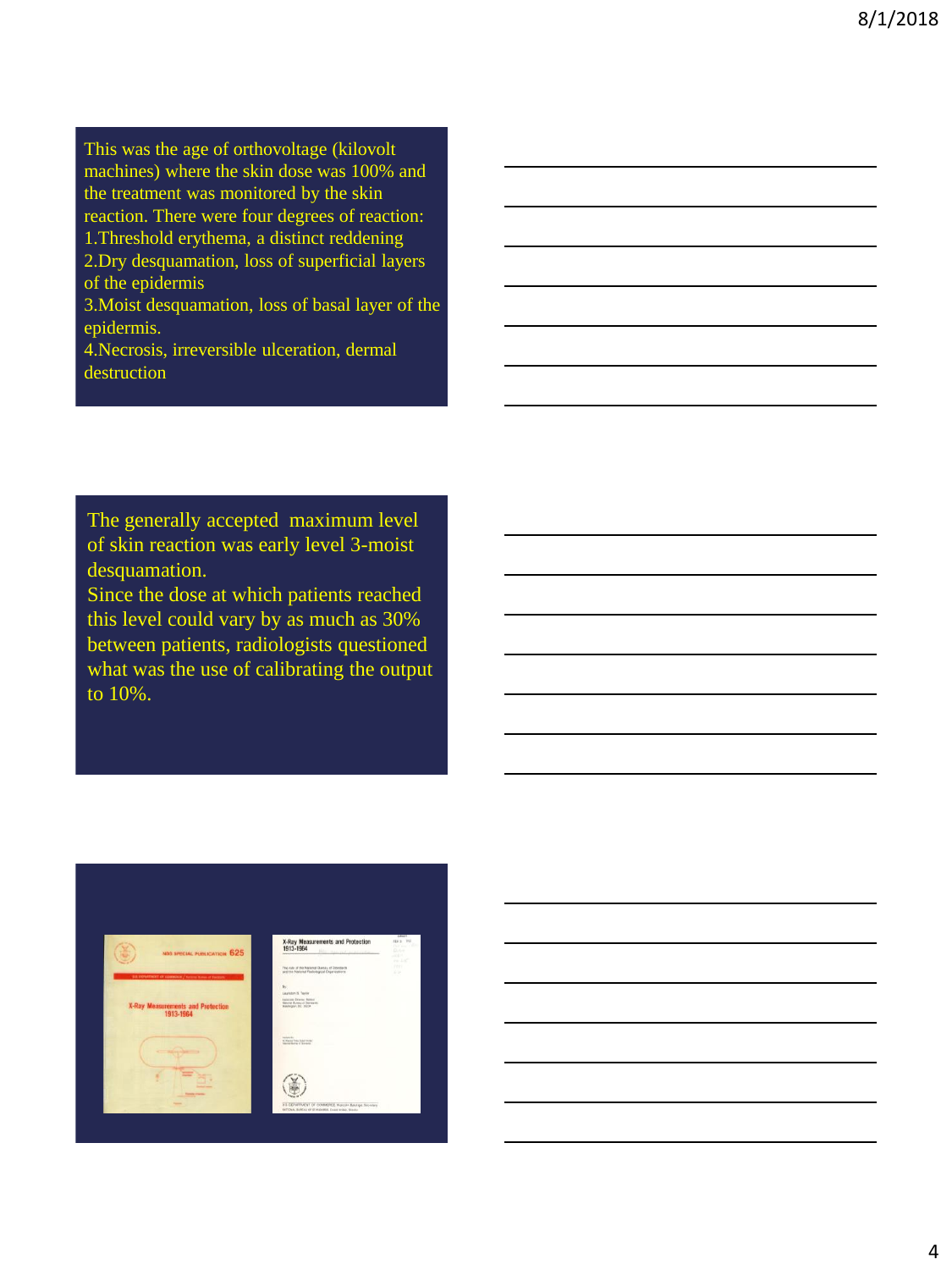#### Precision in Dosimetry R. R. Newell (January 24 1940)

"It will result in disaster if the radiologist in narrowing his attention to catch a few roentgen should slip into a blunder amounting to several erythema doses…The conclusion is that the physicists can't do the radiologist's dosimetry for him, they can only provide him with the tools. In using them he [the radiologist] has to watch everything, but should not forget above all to watch his patient."

(Unpublished memo)

Physicists could be tolerated but never regarded as professional colleagues. Let them do their measurements even though the results would have little or nothing to do with the patient or treatment outcome.

#### Comment by Taylor on Newell's Memo

"Just because there may be a large biologic uncertainty, there is no excuse for tolerating sloppy physical measurements where little effort will yield satisfactory measurements. This will lead eventually to complete degradation in the whole therapy technique."



Lauritson Taylor 1902-2004 Chief of the Atomic and Radiation Division. NBS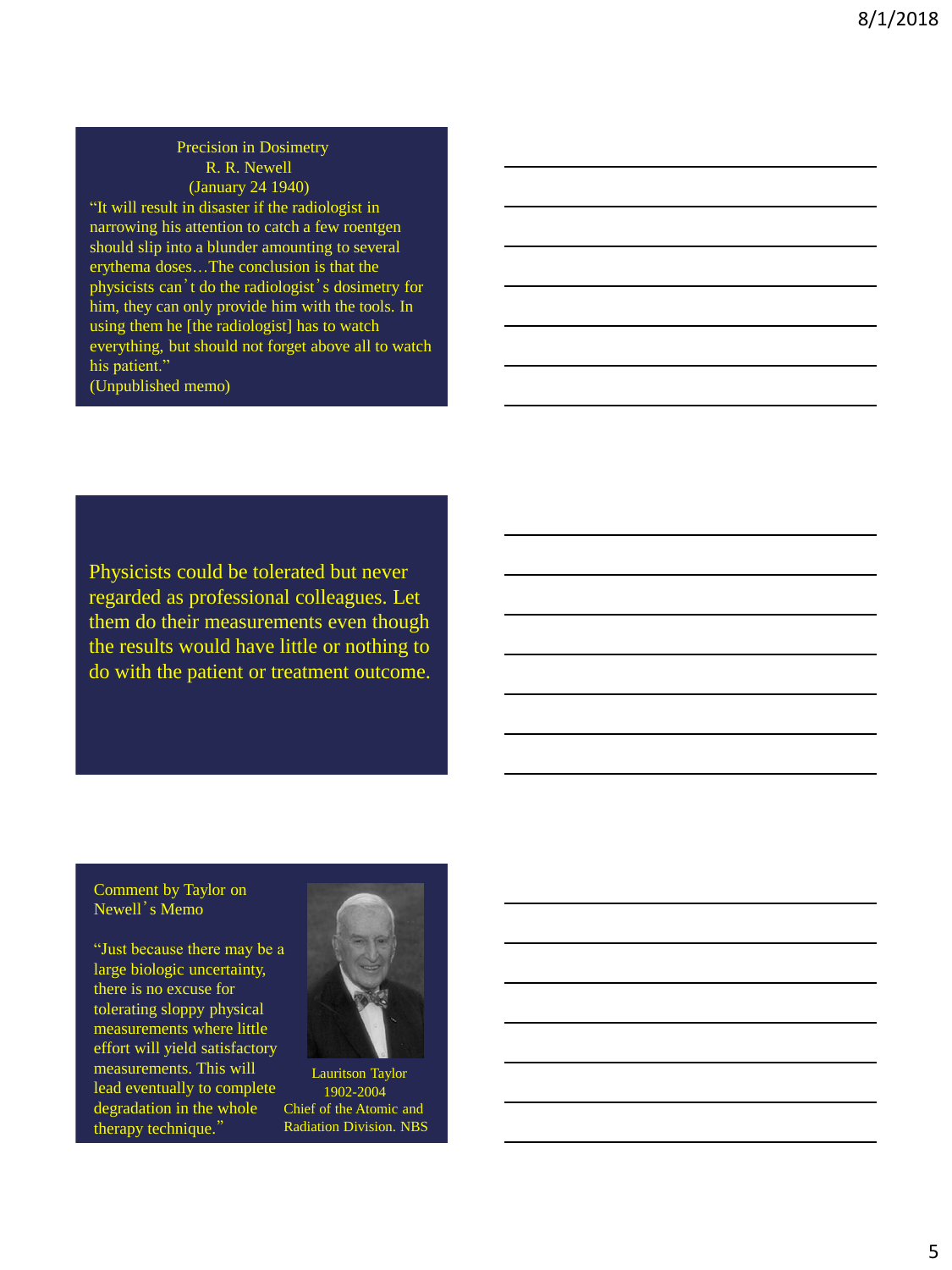Calibrations were done with the ionchamber "in-air" in roentgens /min.

Treatments were controlled by time.

Chambers were calibrated at NBS for specified HVLs No build-up cap on the chambers

Dosimetry Measurements 1949

Treatment time: 4min 27s regardless of patient, field size, field separation and date. In phantom studies dosimeters were good to +/- 6% 15 sets of measurements between October and November 1949,on the same patient, the dose varied by +/- 23 %

**DOSAGE NEASTRENESTS** 

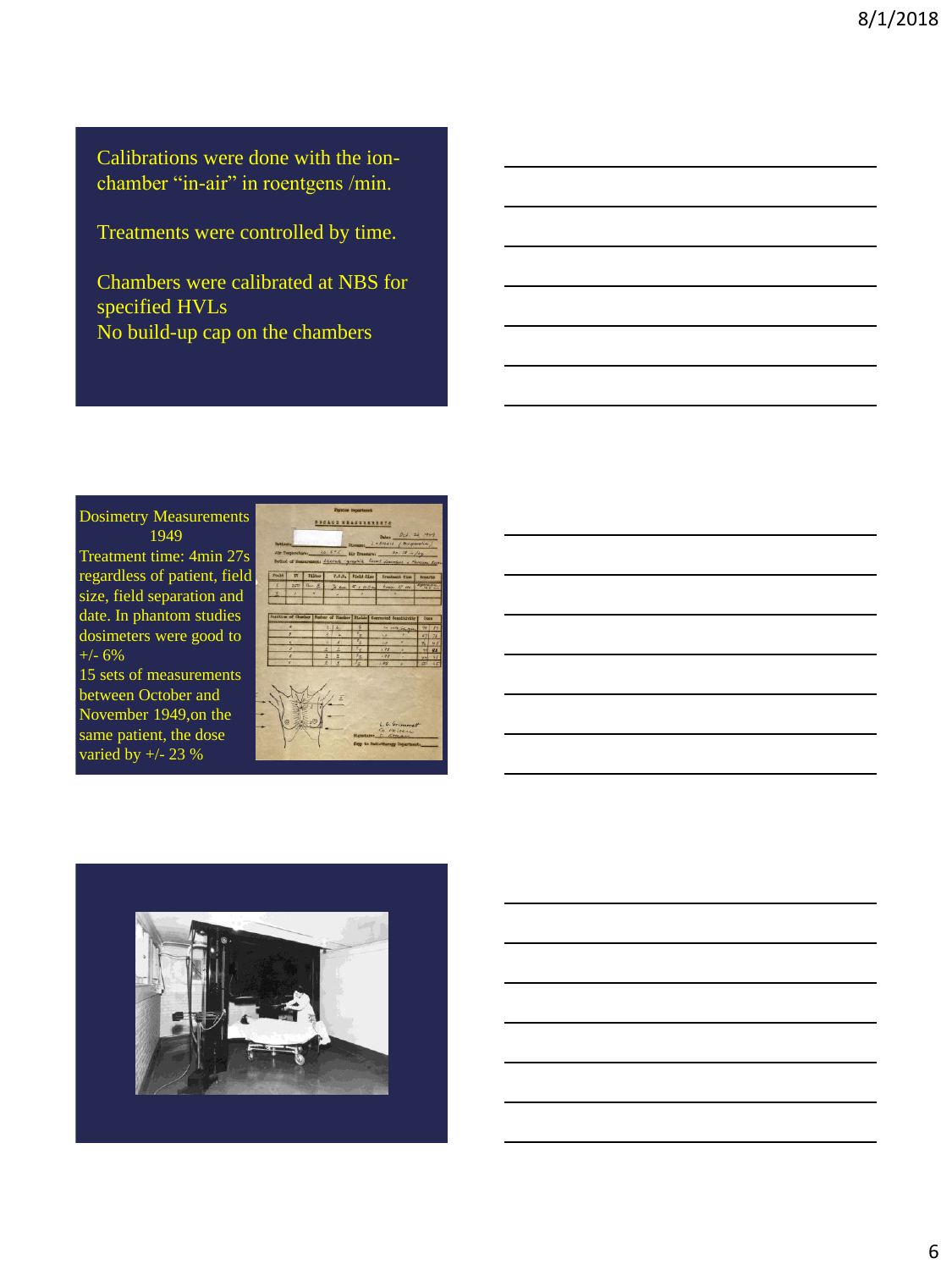The basic reason for having calibration protocols. "…sloppy physical measurements …will lead eventually to complete degradation in the whole therapy technique."

After World War II new radiation therapy equipment became available: Cobalt 60 1.25 Mev γ-rays (0.5cm) Van de Graaff accelerators 2MV Xrays( $\sim 0.5$ cm) Linear accelerators 6MV X-rays(1.5cm) Betatrons 22MV X-rays(4cm) Skin reaction much less because of the dose build-up at depth

For the higher energies calibrations in terms of exposure were not viable. The highest energy for which the NBS and the NPL offered an exposure calibration for ionization chambers with the appropriate build up cap, was cobalt 60 γ-rays and 2 MV x-rays respectively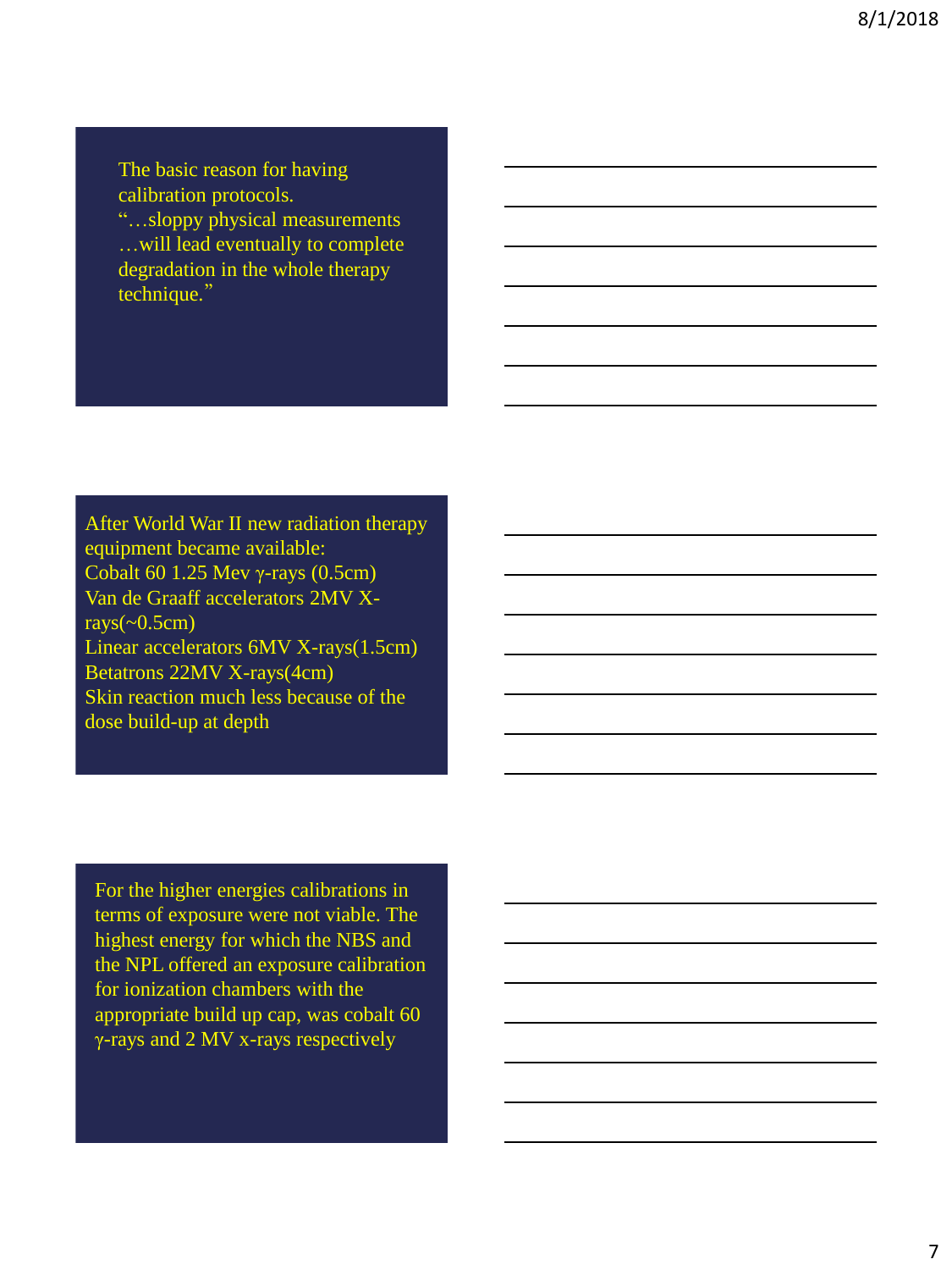

Radiology70(5) 1958 Presented at RSNA December 1956



## Warren Sinclair 1924-2014

|                           | TABLE IX: ESTIMATED RELATIVE EXPOSURE DOSE: 22-MEVP X-RAYS |                     |                      |                      |                                                        |  |
|---------------------------|------------------------------------------------------------|---------------------|----------------------|----------------------|--------------------------------------------------------|--|
| Inter-<br>compari-<br>son | Institution                                                | Chamber             | Relative<br>Reading  | Correction<br>Factor | Relative<br><b>Exposure</b><br>Dose<br><b>Estimate</b> |  |
| I                         | Memorial<br>Presbyterian<br>M. D. Anderson                 | 25r<br>100r<br>100r | 1.00<br>1.05<br>1.14 | 1.08<br>1.04<br>1.03 | 1.00<br>1.01<br>1.09                                   |  |
| $\Pi$                     | Mallinckrodt                                               | 100r                | 1.05                 | None applied         | 0.97                                                   |  |
| III                       | Illinois. <sup>*</sup> Novem-<br>ber 1956                  | 25r                 | 0.98                 | None*<br>1.10        | 0.91<br>1.00                                           |  |
|                           |                                                            |                     |                      |                      |                                                        |  |

In response to a question by Rosalyn Yallow, Sinclair pointed out that "this is not a difference in measurement. This is a difference in the corrections believed necessary to the measurement after you have made it."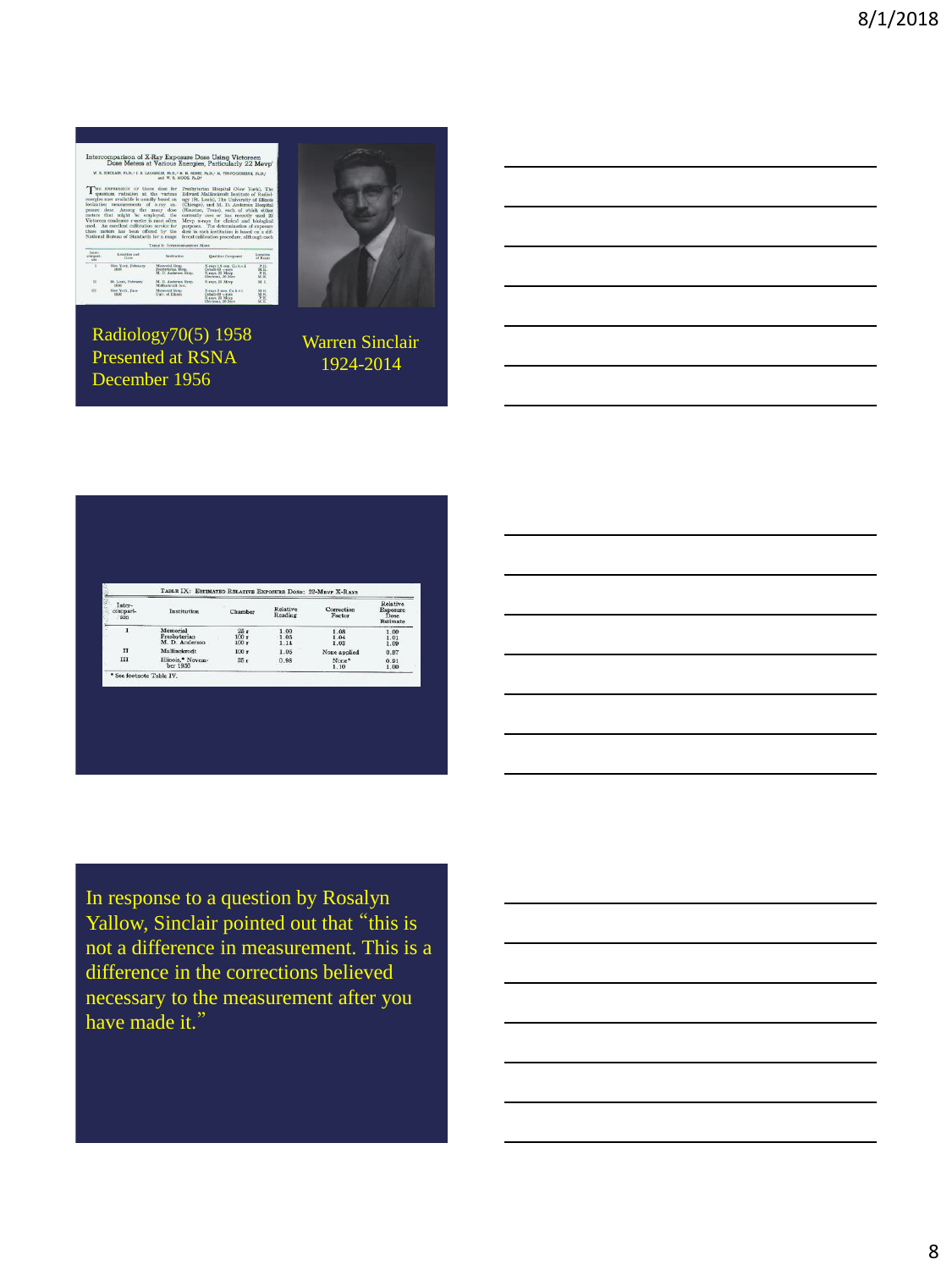1958 saw the beginning of the formation of the AAPM, in which Warren Sinclair played a significant part. The new organization was to be concerned primarily with the professional needs of its members. Medical physicists were not regarded as competent professionals by the medical profession, hospital administrations or government agencies.

However there was a dissenting voice: "Of somewhat more than passing interest, Mr du(Sault of) Temple stated his belief that 'the prestige and impact of a Society of specialists depend foremost on what it gives the scientific community. Thus we were in error to exclude scientific considerations from our purposes'. Nevertheless, we did not then believe that another scientific forum was needed." Gail Adams Med Phys Vol 5 No.4 1978

A list was made of the Seven Functions for the AAPM.

Here are the first few:

(1) Represent the membership in intercourse with government agencies and other organizations

(2) Consider problems of professional competence, including certification.

(3) To the extent that specific needs are not met elsewhere:

(a) Establish standards (e.g., dosimetry)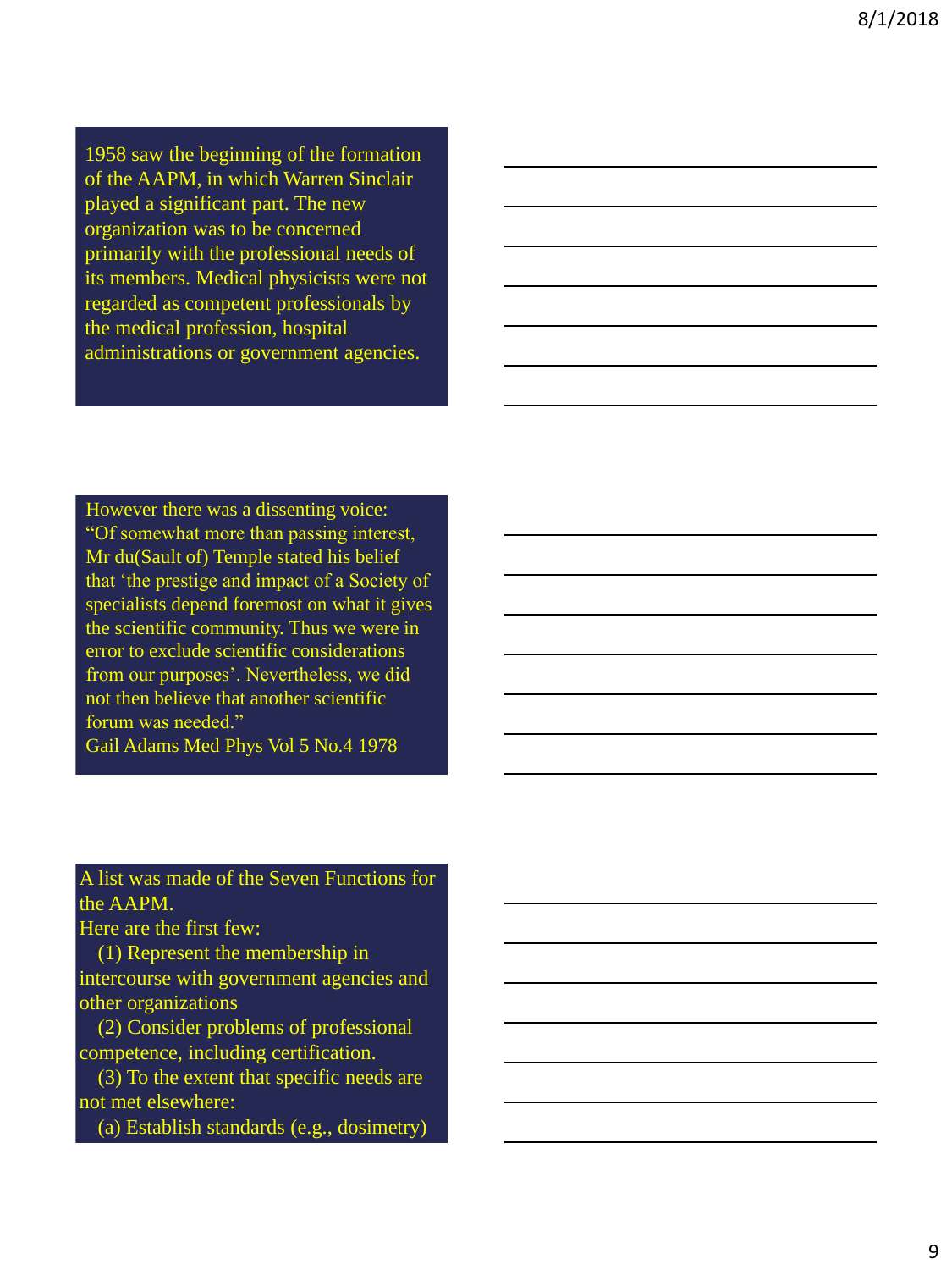It took about three years for changes; 1961 First AAPM scientific sessions at RSNA meeting in November. 1962 First Scientific Committee at RSNA meeting in November. 1963 Enter SCRAD (Sub-Committee on Radiation Dosimetry) at RSNA meeting in November. Blackstone Hotel.

Ш

#### 1. **Protocol for the Dosimetry of High Energy Electrons**

The Sub- Committee on Radiation Dosimetry (SCRAD) of the American Association of Physicists in Medicine

Phys. Med. Biol., 1966, vol., 11, No, 4, 505-520 2. **Protocol for the Dosimetry of X- and Gamma-Ray Beams with Maximum Energies Between 0.6 and 50 MeV**

Scientific Committee on Radiation Dosimetry (SCRAD) of The American Association of Physicists in Medicine

Phys. Med. Biol., 1971, vol., 16, No 3, 379-396

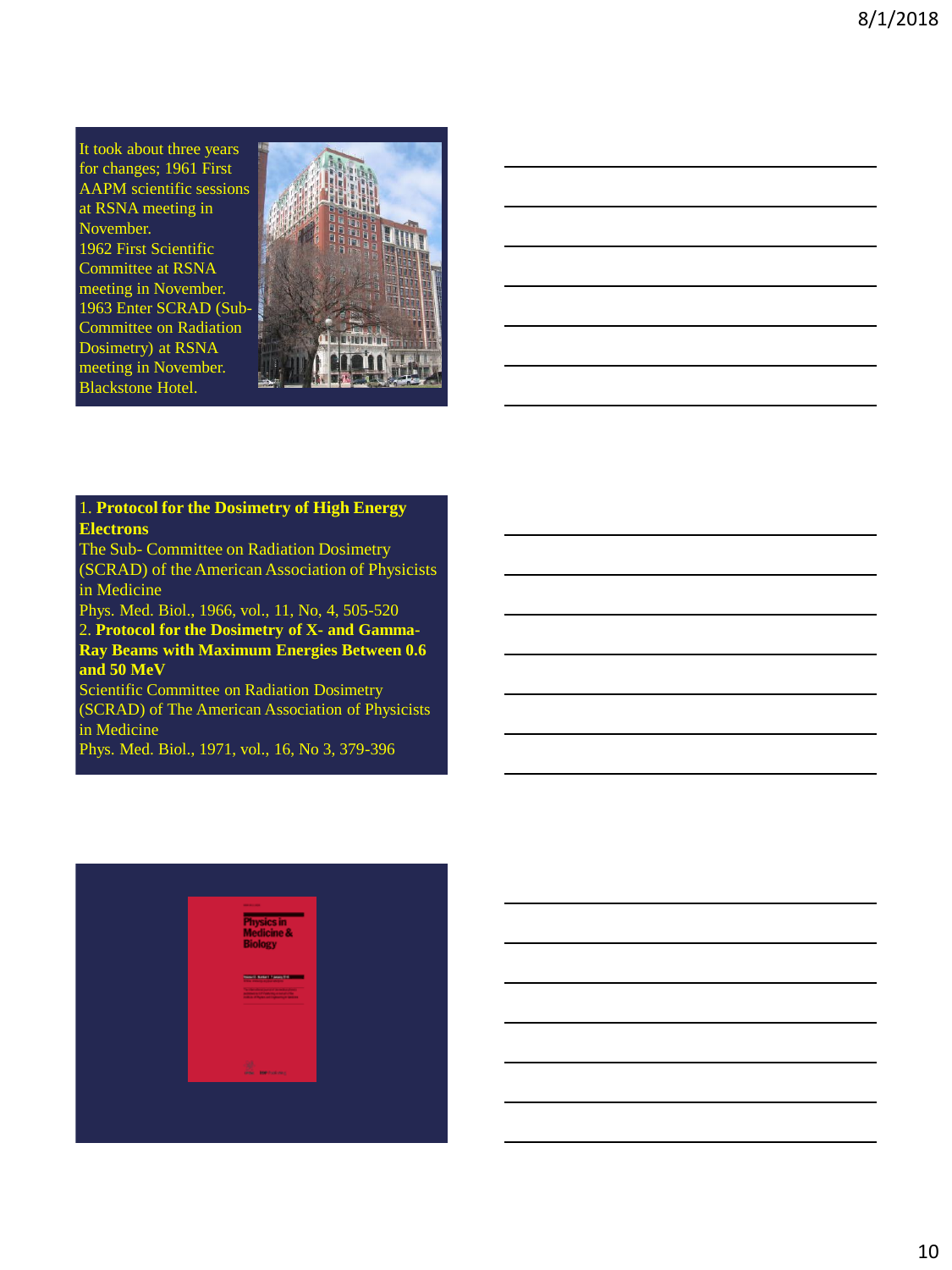3. **A protocol for the determination of absorbed dose from high—energy photon and electron beams**

Task Group 21, Radiation Therapy Committee, American Association of Physicists in Medicine Med. Phys. 10 (6), Nov/Dec 1983

(4. **The calibration and use of plane-parallel ionization chambers for the dosimetry of electron beams: An extension of of the 1983 AAPM protocol report of AAPM Radiation Therapy Committee Task Group No.39** Med. Phys. 21(8), August 1994 )

5. **AAPM's TG-51 protocol for clinical reference dosimetry of high-energy photon and electron beams**

Med. Phys. 26 (8), September 1999 ( Radiation Therapy Committee Task Group #51)

(6. Addendum to the AAPM's TG-51 protocol for clinical reference dosimetry of high-energy photon beams

Med. Phys. 41 (4), April 2014)

# **Medical Physics**

First published in 1974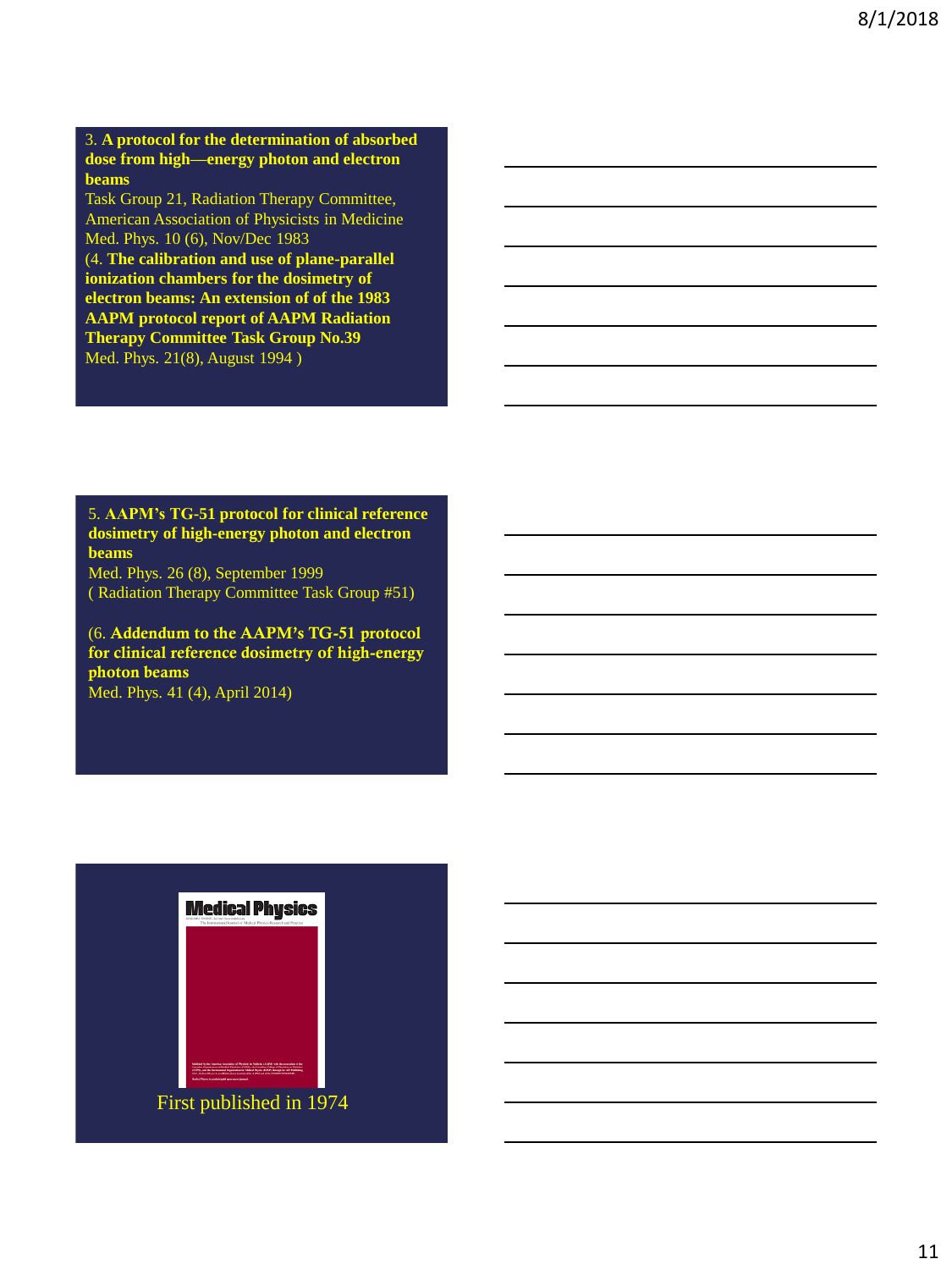For completeness need to add two other protocols that were not published in either journal but as AAPM Reports :-

(a) No.7 "Protocol for Neutron Beam Dosimetry" (1980)

Radiation Therapy Committee Task Group #18 (b) No. 16 "Protocol for Heavy Charged Particle Therapy Beam Dosimetry" (1986) Radiation Therapy Committee Task Group #20



Today we will look at just the x-ray and electron beam protocols that span 48 years.

During that time significant changes took place.

megavoltage x-ray and electron beams machines were introduced

Calibration standard went from exposure to absorbed dose to water

The units went from cgs ( centimeter, gram, second ) to SI units. The rad replaced by the gray, mmHg by kPa Digital Computers and Monte-Carlo simulations became

available Improvement in measuring equipment both in

electrometers and ion chambers.

Quote from TG21, "It is inevitable that concepts change and data and instruments are refined."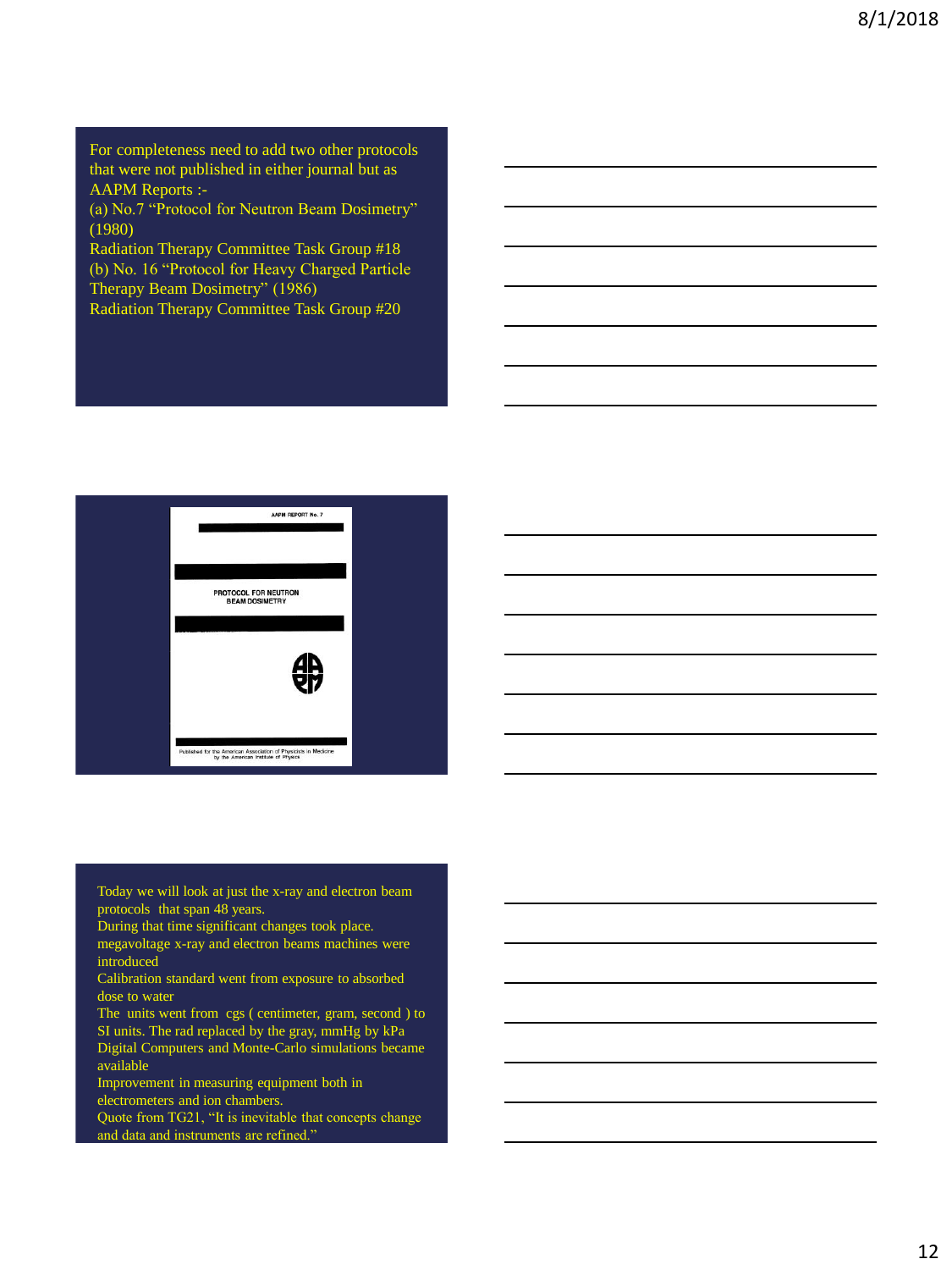In addition the radiation oncology community was changing. At the same time the AAPM was being formed the radiation oncologists were starting ASTRO. The old guard of radiologists were being replaced by a new generation who were pushing for a more scientific approach to radiation oncology

This group believed that advances in radiation oncology and patient survival could only come about with randomized clinical trials. But no single institution in the USA would see enough patients with the same diagnosis to mount such trials. Only with combined clinical trials would there be enough patients to produce data that would be statistically meaningful, and the Radiation Therapy Oncology Group (RTOG) was formed.

For combined clinical trials the dosimetry has to be uniform at all participating institutions and to ensure that it is the Radiological Physics Center (RPC) was created. Such uniformity starts with the accuracy of the treatment machine calibration.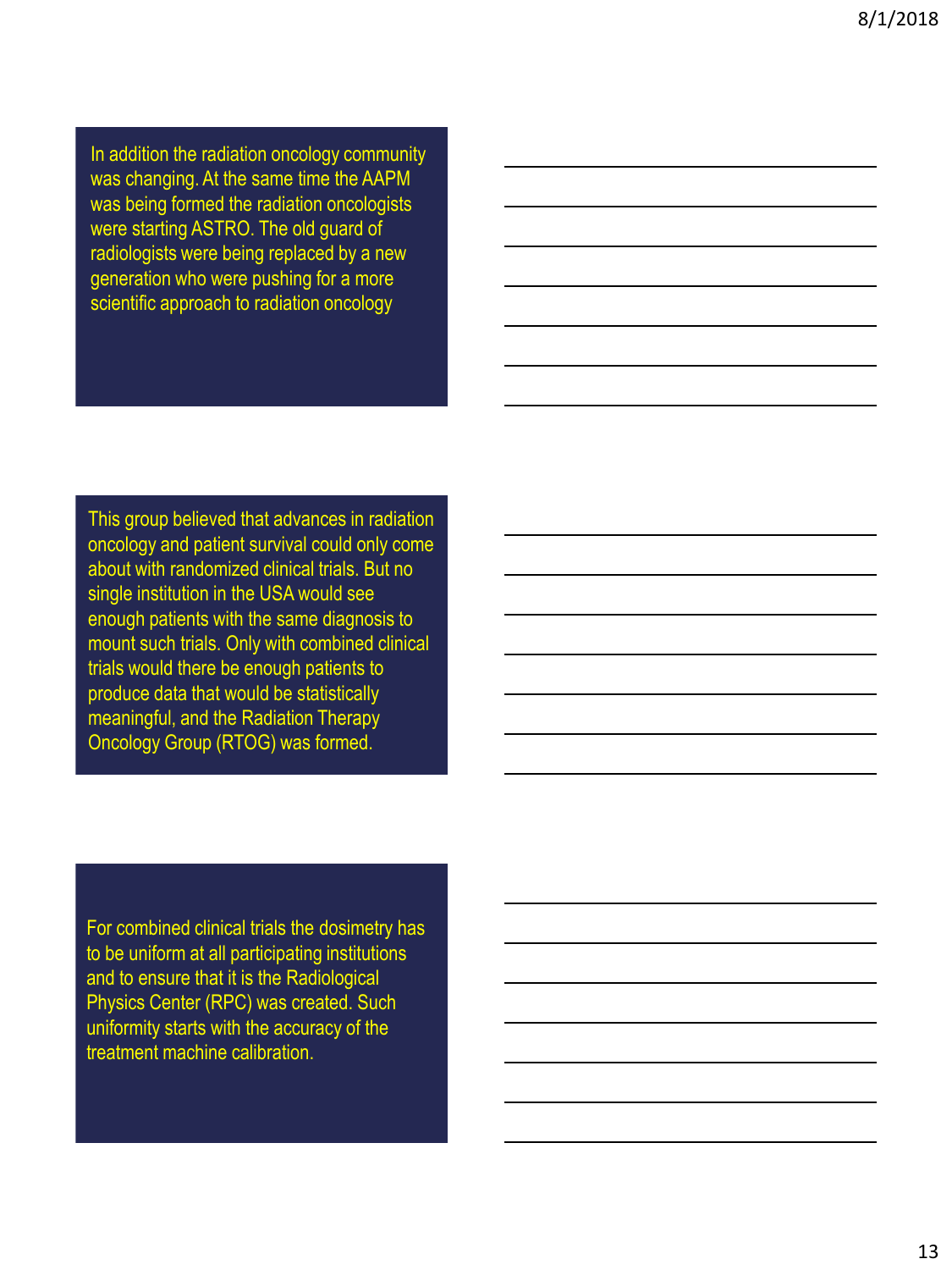The development of protocols preceded the RTOG and the RPC and was undertaken as a sub-committee on radiation dosimetry (SCRAD) and later as task groups of the Radiation Therapy **Committee** 

Protocol for the Dosimetry of High Energy Electrons

PMB 11 No.4, 505-520 1966

Why a protocol for high energy electrons and not one for high energy photons?

## A Code of Practice for the Dosimetery of 2 to 8 MV X-ray and Caesium-137 and Cobalt-60 γ- ray Beams (HPA 1964) Phys. Med. Biol. 9 No.4 1964 D=R. N.  $C_{\lambda}$  $D =$  the dose in water at the chamber center

 $R =$  corrected chamber reading

 $N =$  the chamber exposure factor

 $C_{\lambda}$  = overall conversion factor

First protocols to recommend calibration using a water phantom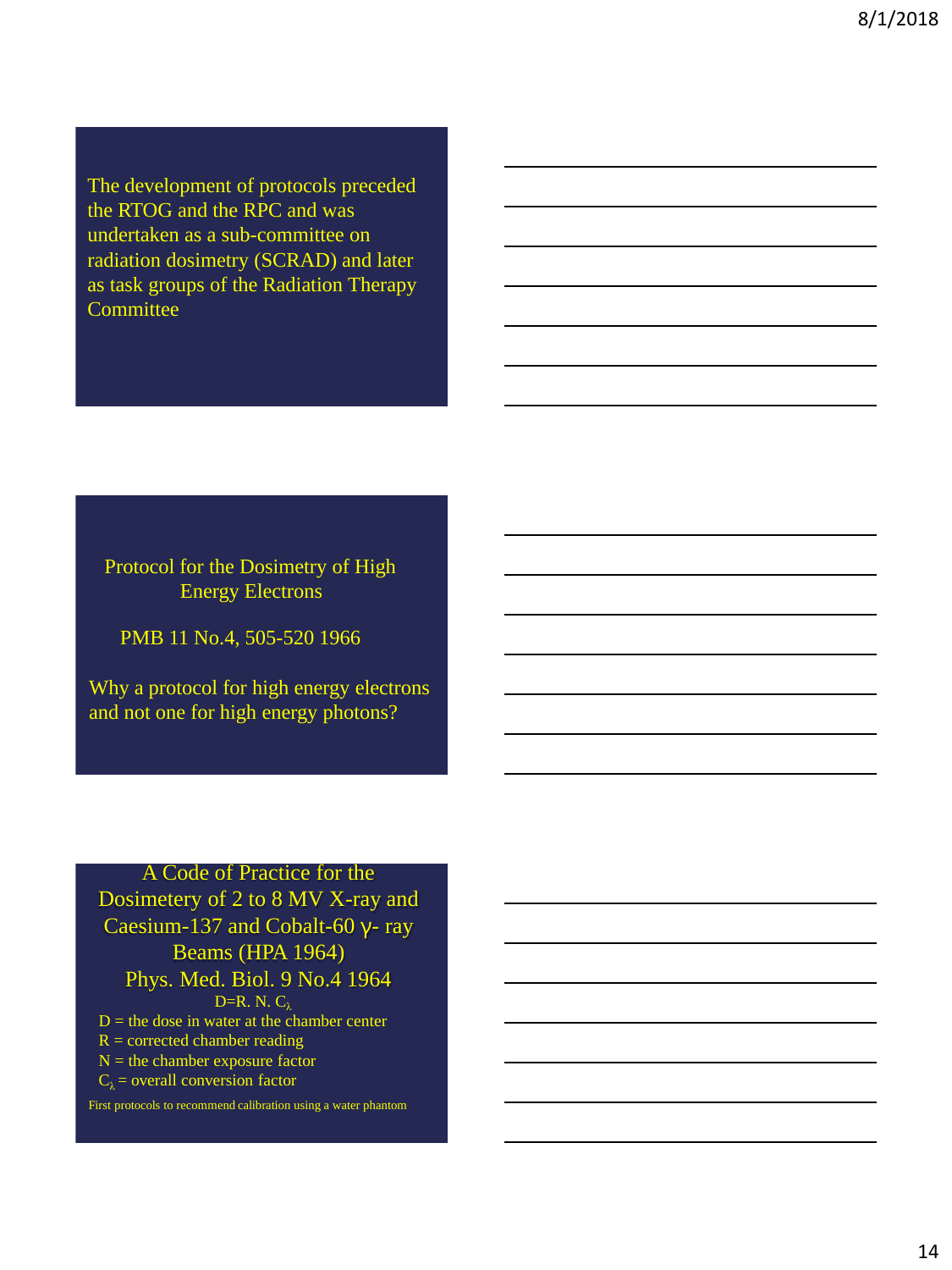# Protocol for the Dosimetry of High Energy Electrons

*"The increasing number of high energy electron beam installations in the United States makes it highly desirable that standard methods for the measurement of output and absorbed dose be explicitly described in order to facilitate uniformity of dosimetry… This protocol presents recommendations of SCRAD for a uniform dosimetry for high energy electron beams."* PMB 11 No.4, 505-520 1966



Protocol for the Dosimetry of High Energy Electrons

*"The increasing number of high energy electron beam installations in the United States makes it highly desirable that standard methods for the measurement of output and absorbed din order to facilitate uniformity of dosimetry… This protocol presents recommendations of SCRAD for a uniform dosimetry for high energy electron beams."* PMB 11 No.4, 505-520 1966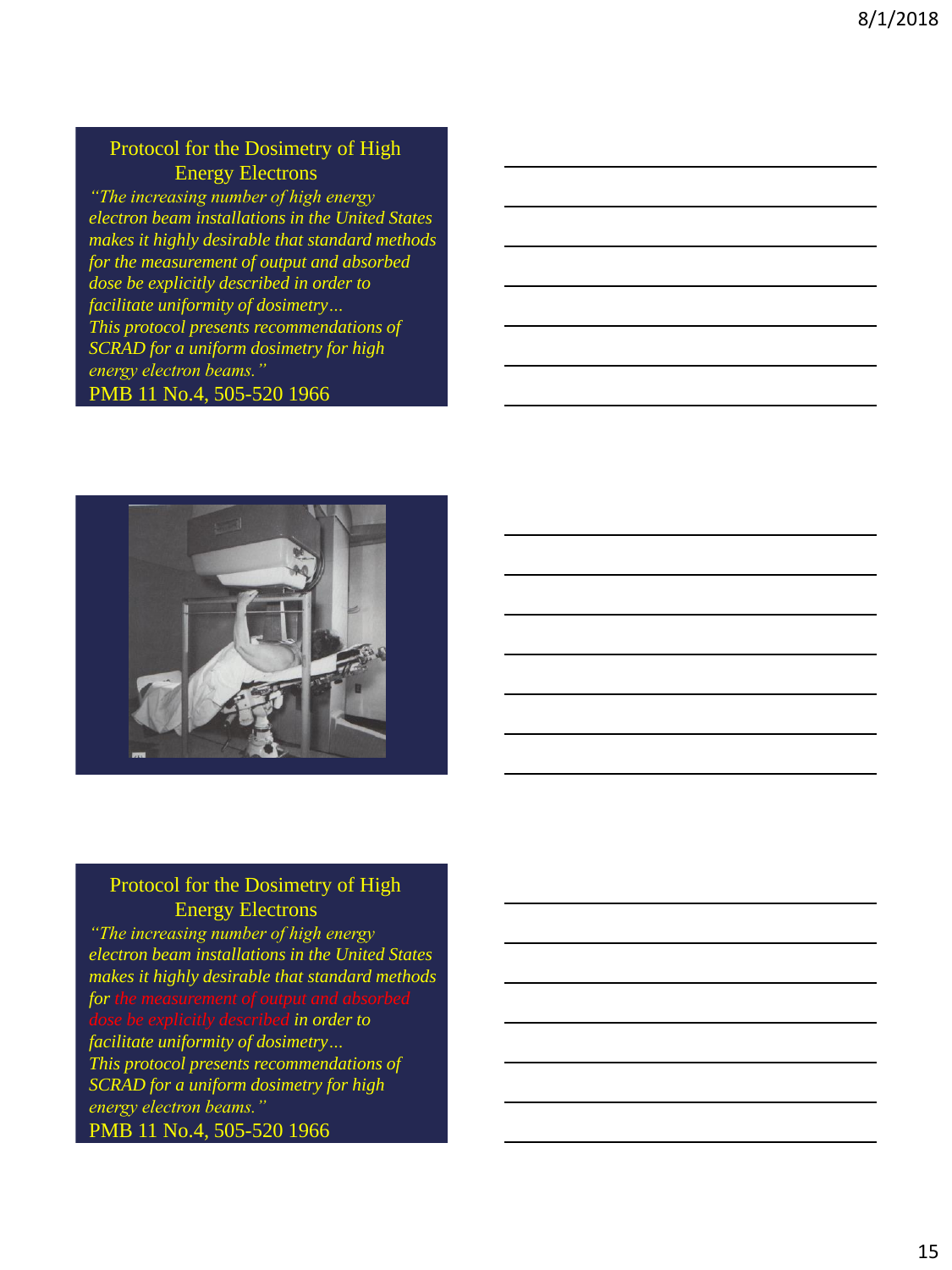



A similar expression for electrons, to the  $C_{\lambda}$  formula, was derived by Almond 1967  $(C_F^*)$ <sup>\*</sup>, Svensson and Pettersson 1967 (k) and the ICRU Report 21 1972  $(C_E)$  $D=R.N. C<sub>F</sub>$  $D =$  the dose in water at the chamber center  $R =$  corrected chamber reading  $N =$  the chamber exposure factor  $C_E$  = overall conversion factor (function of energy) \*Phys. Med. Biol. 12 1967

The next protocol from the AAPM was for photon beams.

Protocol for the Dosimetry of X- and Gamma-Ray Beams with Maximum Energies Between 0.6 and 50 MeV

Science Committee on Radiation Dosimetry (SCRAD)

Phys. Med. Biol. 16 No 3 1971

First protocol to give uncertainties for the beam calibrations, 2.5%(Co-60) and 3.4%(30MV), and the last until the addendum for TG 51(2014)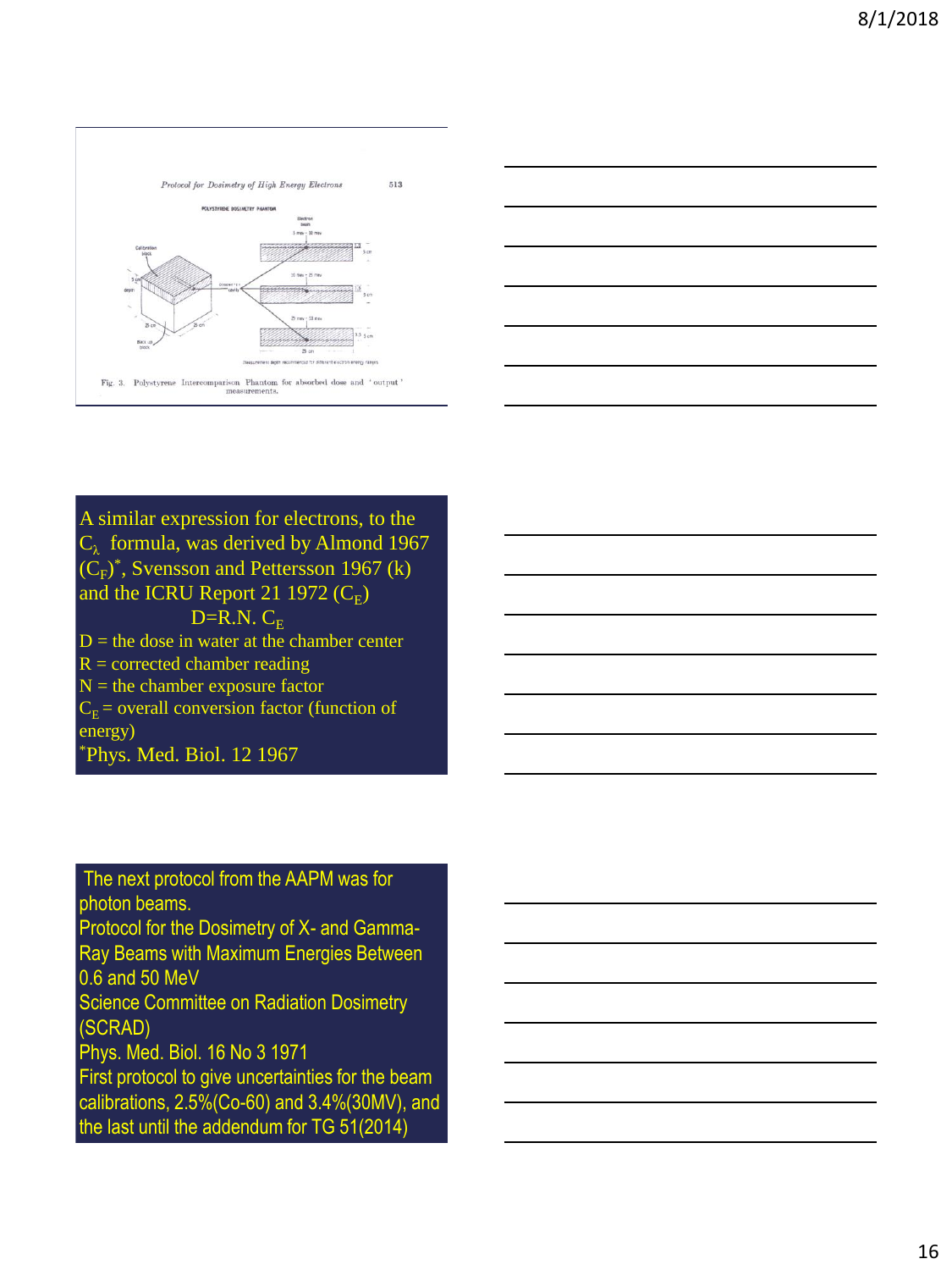$C_{\lambda}$  and  $C_{E}$  (1960s and 1970s) were the first generation of protocols and were based on chamber exposure calibration factor. It had tables of dose conversion factors versus nominal energy for photons and electrons respectively, generally for Farmer and Victoreen chambers. Not much attention paid to the actual quality of the beam. This could lead to errors of up to 5%. There were separate protocols for photons and electrons.







![](_page_16_Picture_5.jpeg)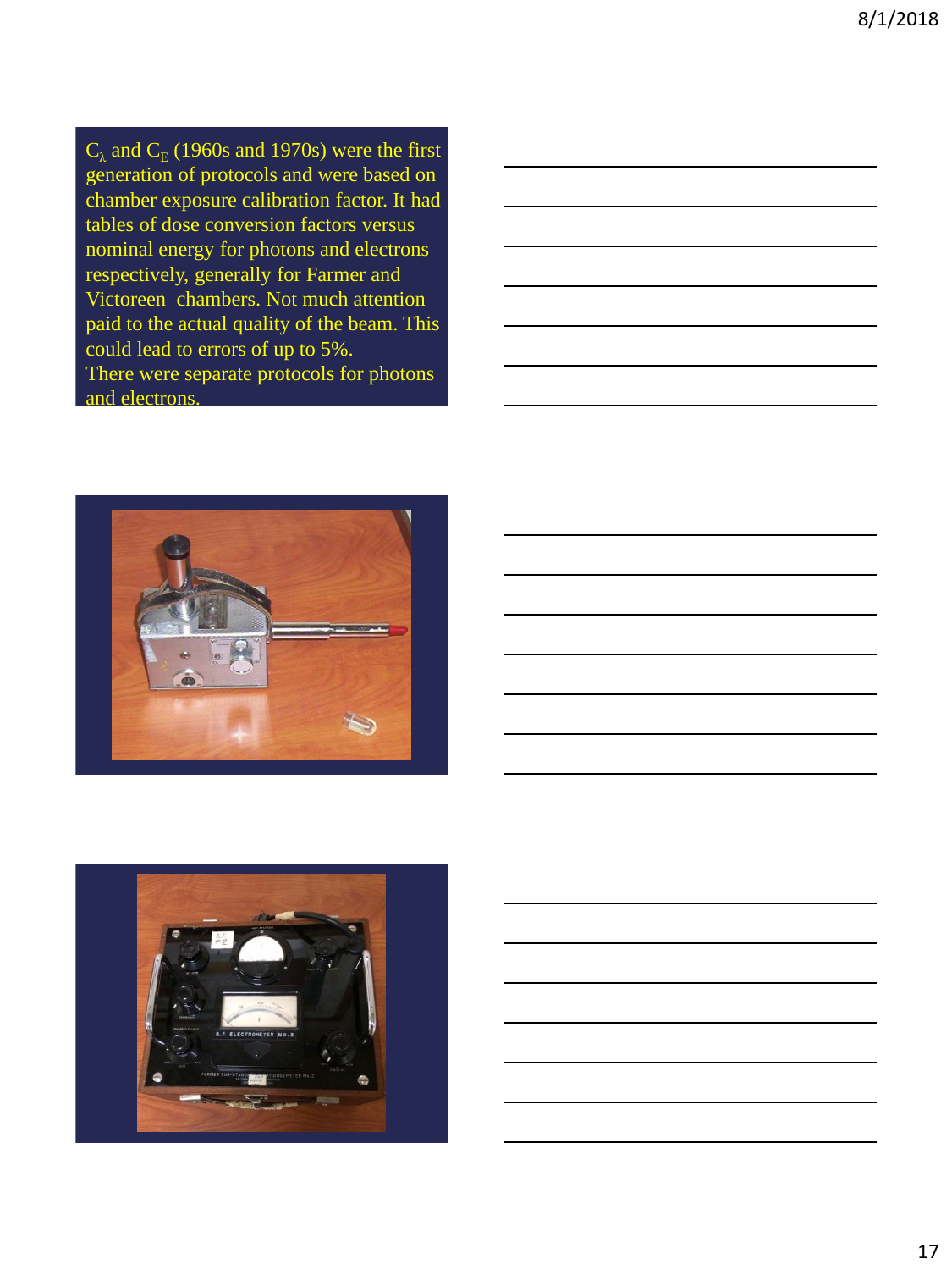There was one significant difference between the concept of  $C_{\lambda}$  and  $C_{E}$ : the chamber wall for  $C_{\lambda}$  were assumed to be airequivalent. The chamber wall for  $C_E$  the chamber wall was required to be waterequivalent.

#### **Review Article**

#### A formalism for calculation of absorbed dose to a medium from photon and electron beams

#### Robert Loevinger

Center for Radiation Research. National Bureau of Standards. Washington. DC 20234<br>(Received 2 May 1980; accepted for publication 17 July 1980)

(Reseired 2 May 1980, accepted for publication 17 July 1980)<br>
(Reseired 2 May 1980), accepted for publication 17 July 1980)<br>
A formulation from photon and electron<br>
A formulation from the photon calibration fractor of an

![](_page_17_Picture_8.jpeg)

18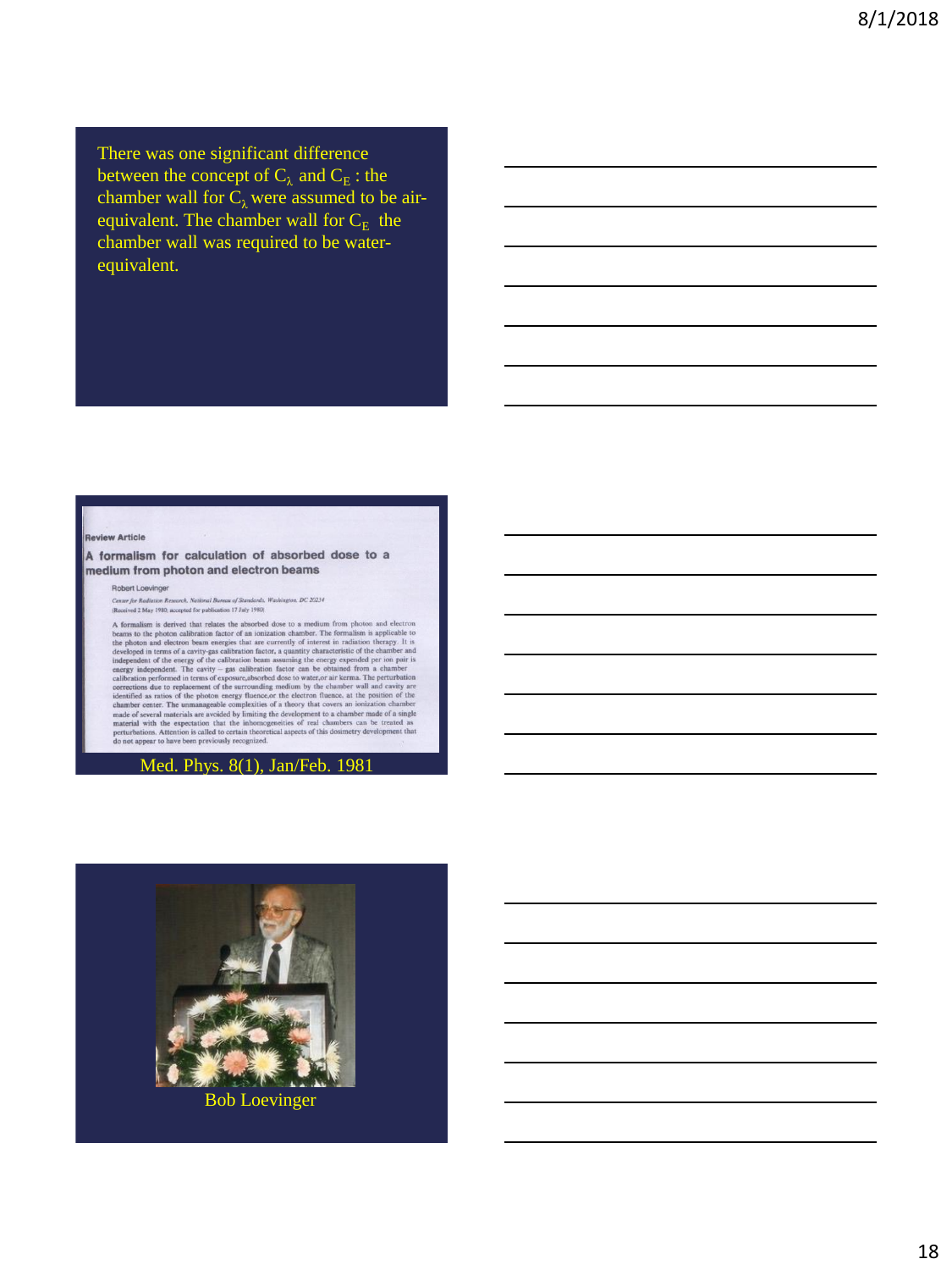Introduced cavity-gas calibration factor  $N_{gas}$ which can be obtained from the chamber's exposure, absorbed dose to water or air-kerma factors.

"This paper has been prepared in support of the Task Group 21 on High Energy Dosimtery of the American Association pf Physicist in Medicine." **'A protocol for the determination of absorbed dose from high—energy photon and electron beams.'** Task Group 21, Radiation Therapy Committee, American Association of Physicists in Medicine Med. Phys. 10 (6), Nov/Dec 1983

TG 21(1983) was the second generation of calibration protocols combining photon and electron, that addressed the problems in the  $C_{\lambda}$  and  $C_{E}$ approach, at the expense of complexity, especially for the chamber specific factors and their variation with beam quality. With complexity came the potential for increased errors. It was based upon the chambers exposure calibration factor although absorbed dose to water calibration factor could be used. Although a water phantom was recommended for measurements, plastic phantoms were allowed. Gave parameters for a number of chambers This was a transition protocol

. **AAPM's TG-51 protocol for clinical reference dosimetry of high-energy photon and electron beams**

Med. Phys. 26 (8), September 1999 ( Radiation Therapy Committee Task Group #51)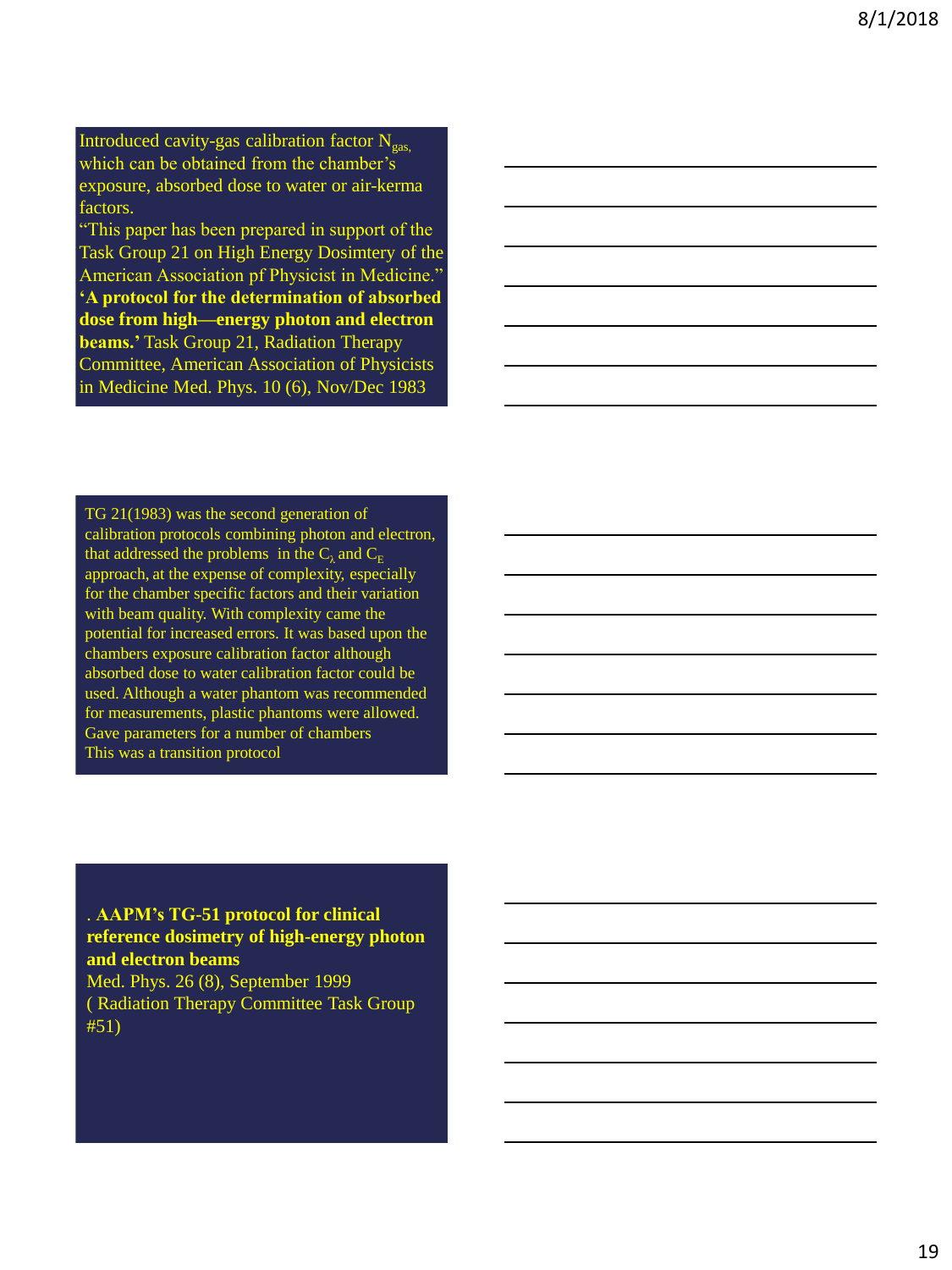![](_page_19_Picture_1.jpeg)

Dave Rogers developed the formalism for TG51

TG51(1999) is a third generation protocol and is based upon the chamber's absorbed dose to water calibration factor. It is a prescriptive protocol, that is it is a "how to" document that describes the steps necessary to perform the calibration for a given photon or electron beam. It is more simple than TG21 and therefore less prone to error

## Summary

The basic reason for having calibration protocols. "…sloppy physical measurements …will lead eventually to complete degradation in the whole therapy technique."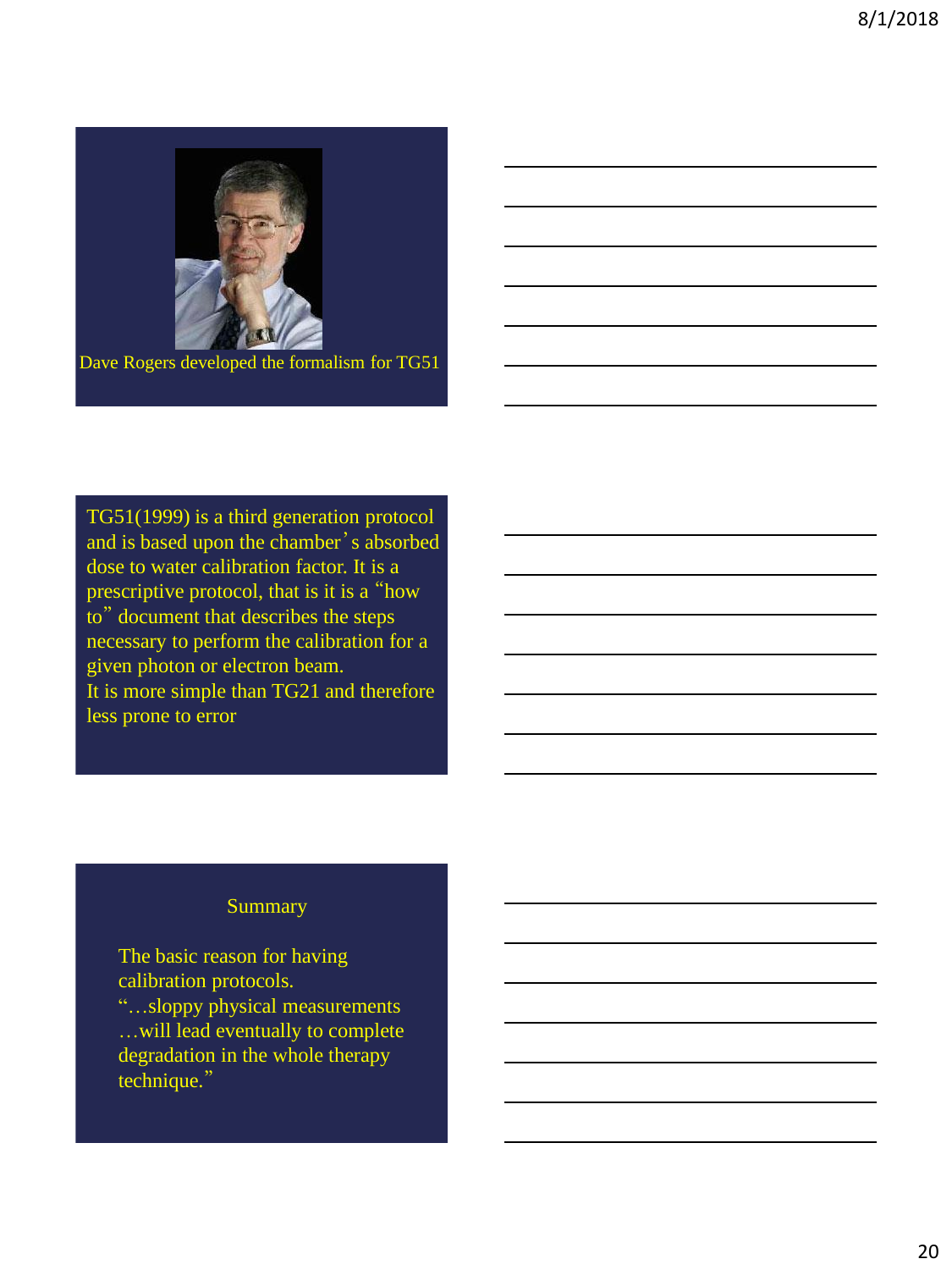Clearly there was a need for calibration protocols.

The calibration of treatment machines in terms of absorbed dose to water at the reference depth can be carried, under ideal conditions, with an uncertainty of 0.9%, and for less than ideal conditions, with an uncertainty of 2.1% (TG51 Addendum 2014)

Overall average 5 year cancer survival rate for the 1950s was 30% i.e. for 10 people diagnosed with cancer 3 would have been alive at 5 years after diagnosis and 7 would have died.

Current overall average 5 year cancer survival rate is 70% i.e. for 10 people diagnosed with cancer 7 will be alive at 5 years after diagnosis and 3 will die.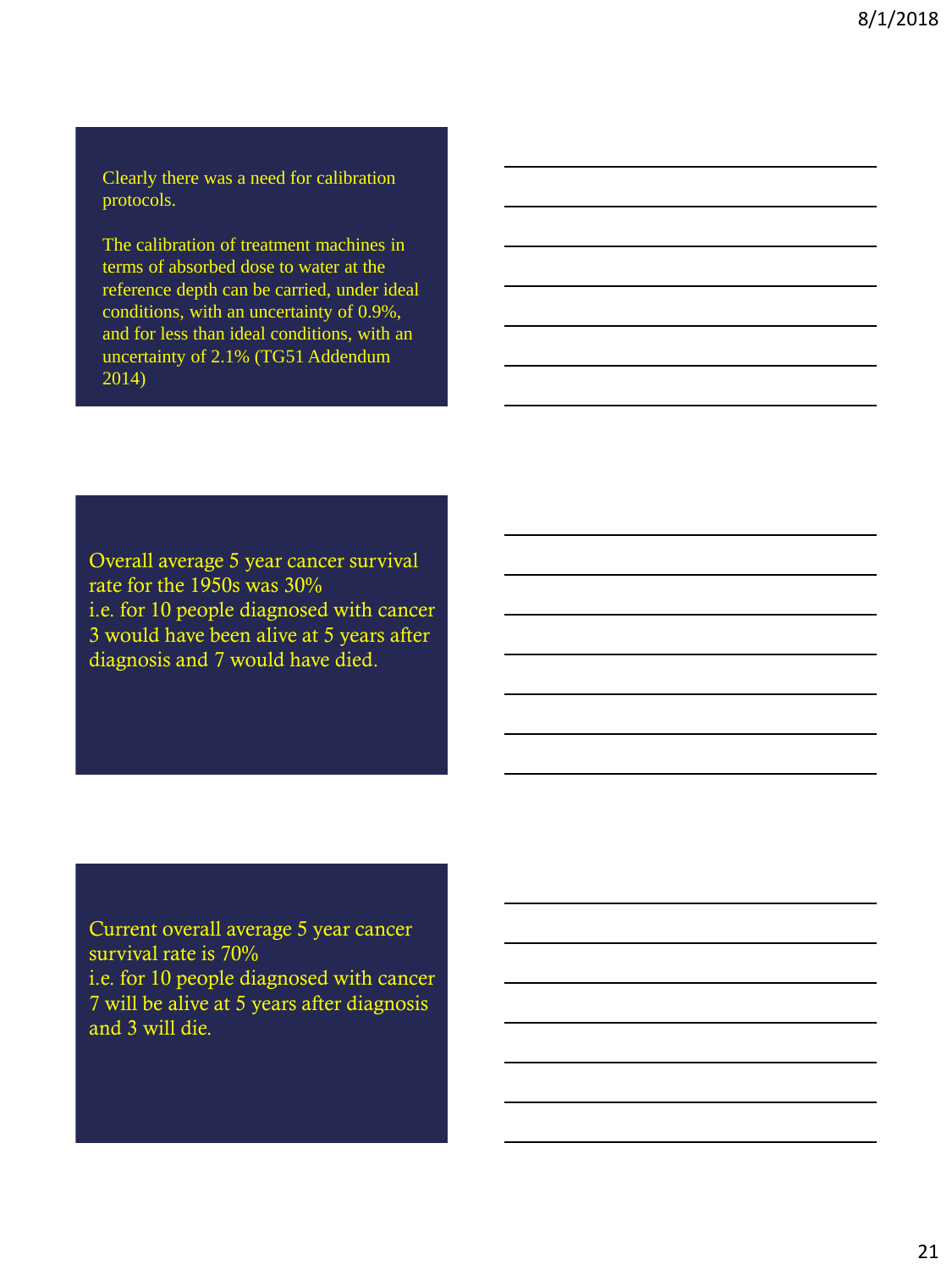## AAPM 60<sup>th</sup>. Annual Meeting

Obviously many reasons for this improvement But 54,000 times a day the AAPM calibration protocols play a part.

A proud history indeed!

|                            |                                                                                                                                                                                                                                                       |                                                              | Intercomparison of X-Ray Exposure Dose Using Victoreen<br>Dose Meters at Various Energies, Particularly 22 Mevp'                                                                                                                                                     |                                |
|----------------------------|-------------------------------------------------------------------------------------------------------------------------------------------------------------------------------------------------------------------------------------------------------|--------------------------------------------------------------|----------------------------------------------------------------------------------------------------------------------------------------------------------------------------------------------------------------------------------------------------------------------|--------------------------------|
|                            |                                                                                                                                                                                                                                                       | and W. S. MOOS PL Dr.                                        | W. E. SINCLASS, Ph.D., J. S. LAUGHLIN, Ph.D., H. H. ROSSI, Ph.D., M. TER-FOGOSSIAN, Ph.D.,                                                                                                                                                                           |                                |
|                            | ionization measurements of x-ray ex-                                                                                                                                                                                                                  |                                                              | (Chicago), and M. D. Anderson Hospital                                                                                                                                                                                                                               |                                |
|                            | posure dose. Among the many dose<br>meters that might be employed, the<br>Victoreen condenser r-meter is most often<br>used. An excellent calibration service for<br>these meters has been offered by the<br>National Bureau of Standards for a range |                                                              | (Houston, Texas), each of which either<br>currently uses or has recently used 22<br>Meyp x-rays for clinical and biological<br>purposes. The determination of exposure<br>dose in each institution is based on a dif-<br>ferent calibration procedure, although each |                                |
|                            |                                                                                                                                                                                                                                                       | TABLE I: INTERCOMPARTIONS MADE                               |                                                                                                                                                                                                                                                                      |                                |
| Inter-<br>orrosari.<br>six | Location and<br>Date                                                                                                                                                                                                                                  | Emmittertion                                                 | Qualities Compared                                                                                                                                                                                                                                                   | Location<br>of Beam            |
| Ŧ                          | New York, February<br>1956                                                                                                                                                                                                                            | Memorial Hous<br>Presbetreian Hope.<br>M. D. Anderson Hoses. | X-rays 1.8 mm. Co.h.v.l.<br>Cobalt-60 -- rays<br>X-rays, 22 Meyrs<br>Hiertenes, 33 May                                                                                                                                                                               | P.H.<br>MH.<br>P.H.<br>$MLH$ . |
| $_{11}$                    | St. Louis, February<br>1956                                                                                                                                                                                                                           | M. D. Anderson Hosp.<br>Malliarkrodt Inst.                   | X-rays, 22 Move                                                                                                                                                                                                                                                      | M.1                            |

![](_page_21_Picture_5.jpeg)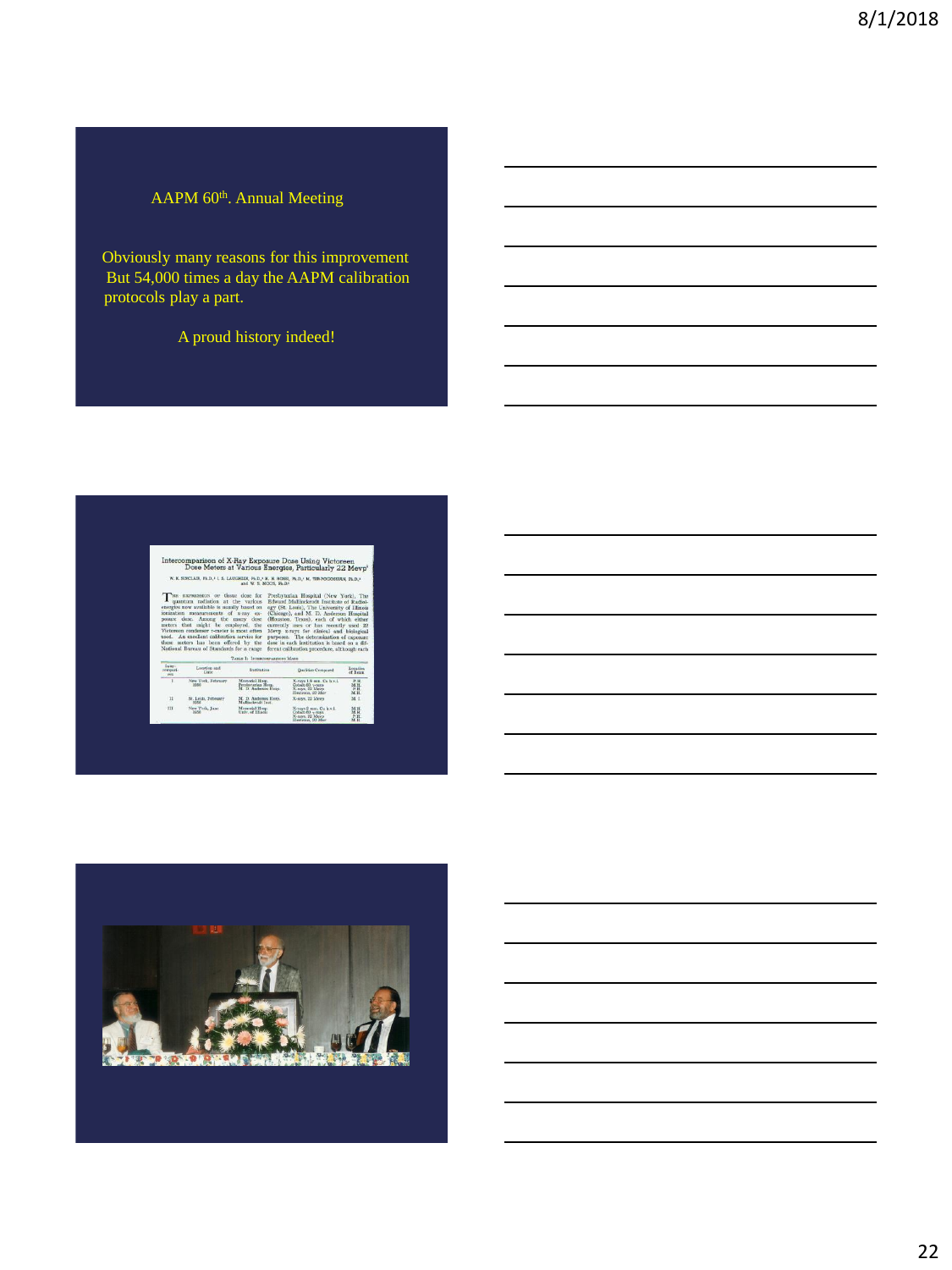![](_page_22_Picture_1.jpeg)

![](_page_22_Picture_2.jpeg)

![](_page_22_Picture_3.jpeg)

![](_page_22_Picture_4.jpeg)

In response to a question by Rosalyn Yallow Sinclair pointed out that "this is not a difference in measurement. This is difference in the corrections believed necessary to the measurement after you have made it."